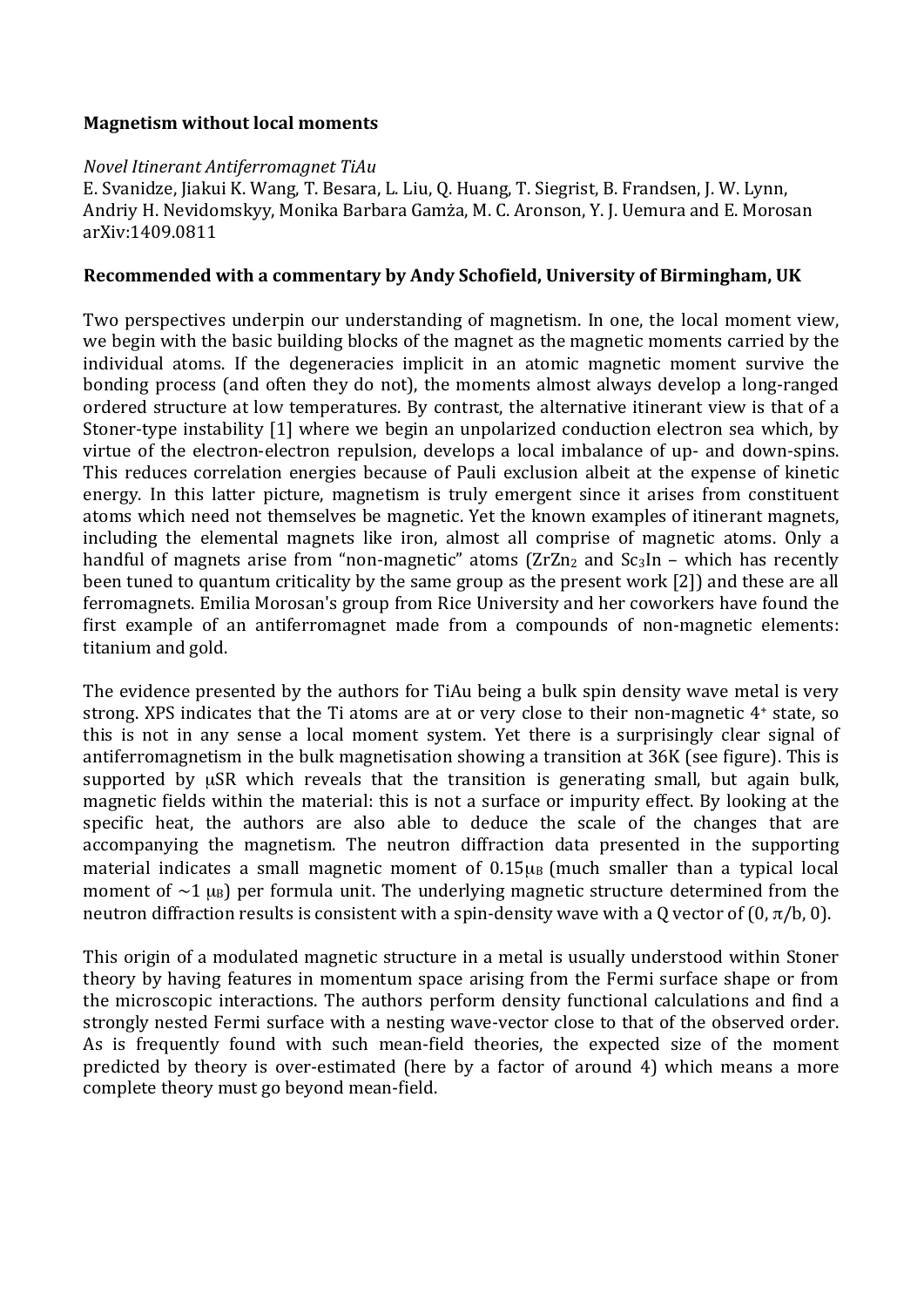

Fig. 1 from arXiv:1409.0811 The inverse susceptibility shows the classic 1/T Curie-Weiss form of local moment magnetism yet the order is small moment and itinerant. That order is modulated along the b-axis.

Indeed, beyond simply its existence, the most fascinating aspect of this system is the clear signature that fluctuation effects are playing a role in the material properties. (In this respect it stands out from chromium which is about as mean-field a spin density-wave system as you can get [3].) As shown in the figure there is a very strongly temperature-dependent susceptibility reminiscent of a local moment system with Curie-Weise behavior. In a local moment picture we would understand these as directional fluctuations of a pre-existing moment. Without an intrinsic moment, what here is fluctuating? In the case of itinerant ferromagnetism this paradox between the appearance of temperature dependences associated with local moments, and ordering scales and sizes of moments being itinerant, have been long understood as being due to strong mode-mode coupling between fluctuations: spin-fluctuation theory [4]. The new example provides us with a poster child of itinerant antiferromagnetism against which we expect theory to provide a quantitative account. Consistent with the significance of spinfluctuations here is the resistivity. It drops as the magnetism appears showing that, as the Fermi surface is partially gapped by the density, the loss of low-energy carriers is more than compensated for by the reduction in spin scattering. Again a quantitative understanding of this should be possible.

Understanding and characterizing TiAu will give us a starting point to compare and contrast with other unusual magnetic states. The authors compare TiAu with MnSi but the recent observation of spin density-wave order in the high magnetic field 'nematic' state of  $Sr_3Ru_2O_7$ would be another example [5]. Other potential future directions include tuning the 36K transition to zero temperature to produce a quantum critical point which might be possible via doping.

In summary, this new material provides a fascinating example of the emergence of antiferromagnetism from non-magnetic constituents. It should allow for quantitative theoretical productions which will require going beyond simple mean-field theory so is likely to become a textbook example of the appearance of magnetism in metals.

[1] E. C. Stoner, Rep. Prog. Phys. **11**, 43 (1947).

[2] E. Svanidze, L. Liu, B. Frandsen, B. D. White, T. Be- sara, T. Goko, T. Medina, T. J. S. Munsie, G. M. Luke, D. Zheng, C. Q. Jin, T. Siegrist, M. B. Maple, Y. J. Uemura, and E. Morosan, "Non-fermi